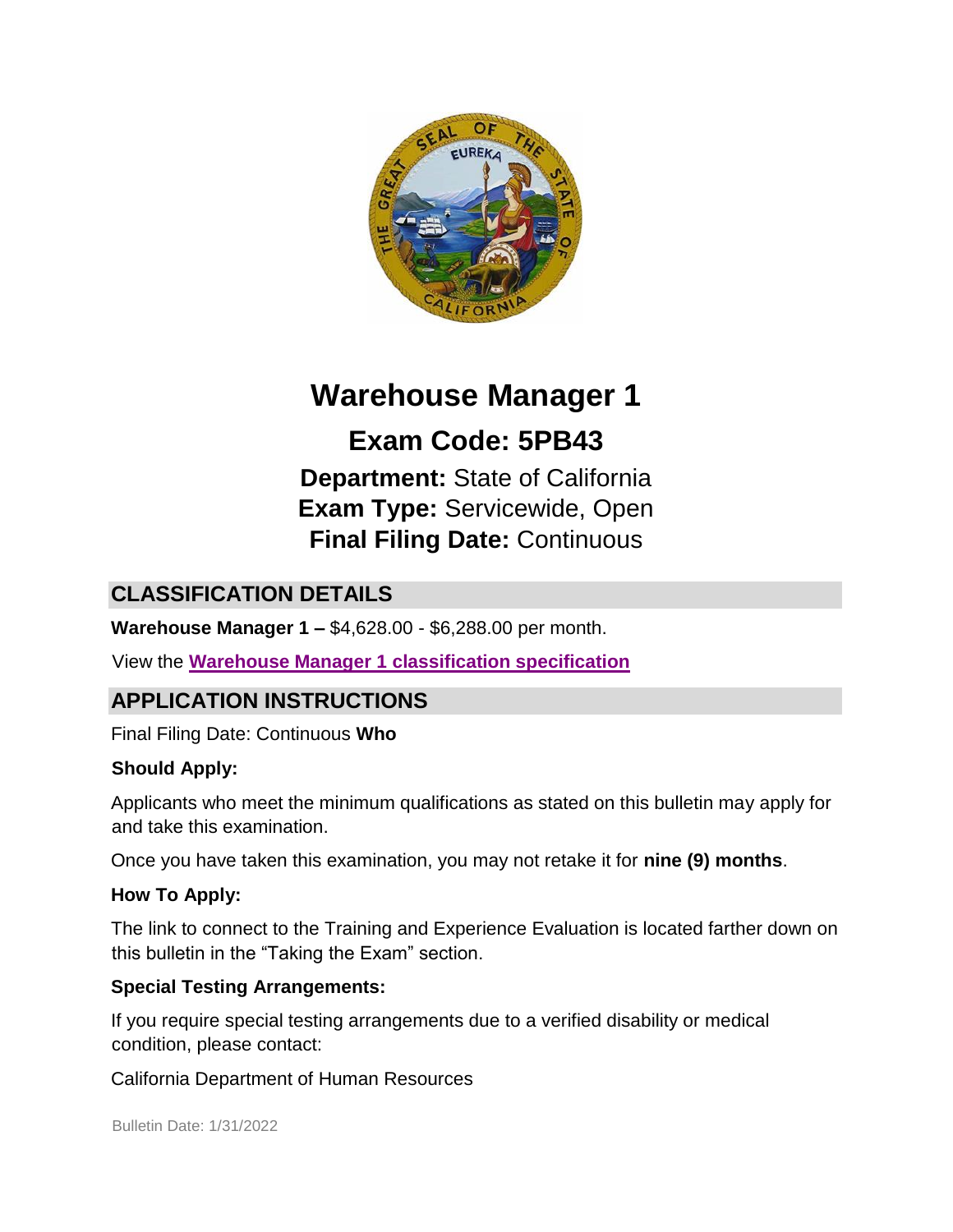CalCareer Service Center 1810 16<sup>th</sup> Street Sacramento, CA 95814

Phone: (866) 844-8671 Email: CalCareer@CalHR.CA.GOV

California Relay Service: 7-1-1 (TTY and voice)

TTY is a Telecommunications Device for the Deaf, and is reachable only from phones equipped with a TTY Device

# **MINIMUM QUALIFICATIONS**

All applicants must meet the education and/or experience requirements as stated on this exam bulletin to be accepted into the examination. Part-time or full-time jobs, regardless of whether paid or volunteer positions, and inside or outside California state service will count toward experience.

### **Warehouse Manager 1**

#### **Either 1**

One year of experience performing the duties equivalent in level to a Materials and Stores Supervisor in California state service. **Or**

Two years of experience performing the duties of a Materials and Stores Specialist in California state service.

## **Or 2**

Three years of experience in a storeroom or warehouse which must have included or

been supplemented by one year of responsible supervisory or technical experience

related to reordering, storing, distributing, or controlling the inventory of a wide variety of

materials for a large organization. (Experience in California state service applied toward

the supervisory requirement must include at least one year in a class at a level of

responsibility equivalent to that of Materials and Stores Supervisor.)

# **POSITION DESCRIPTION**

#### **Warehouse Manager 1**

This is the first full supervisory level in this series. Incumbents plan, organize and direct the receipt, storage, issuance, and shipping of a heavy volume of varied supplies in one of the larger and unusually complex complete redistribution or point-of-use warehousing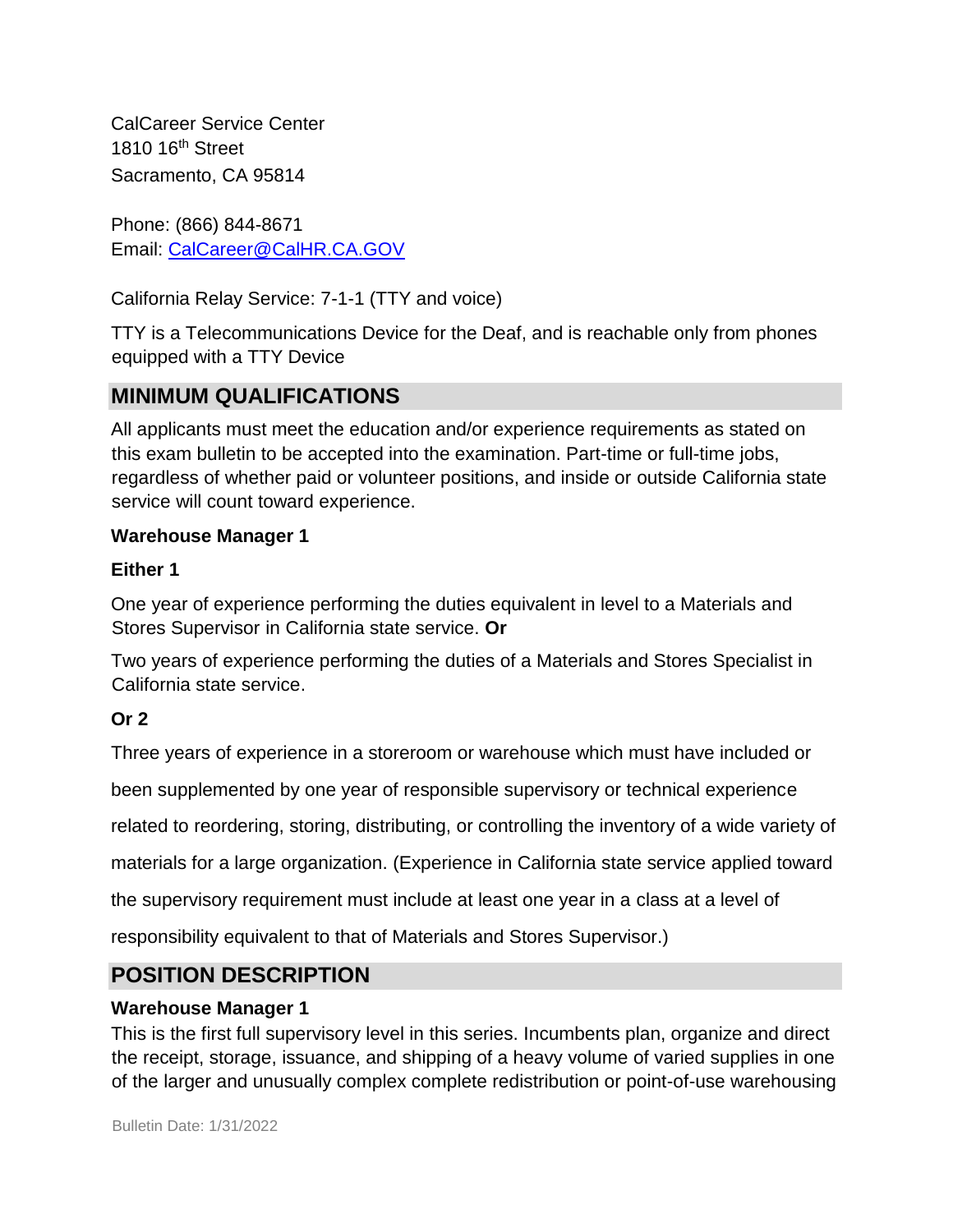operations, which may include multiple warehouses. Typically incumbents supervise a moderate sized staff of at least five assistants. At this level, incumbents spend a majority of their time directing all the activities of a warehousing operation under administrative direction.

## **EXAMINATION SCOPE**

This examination consists of the following components:

**Training and Experience Evaluation –** Weighted 100% of the final score.

The examination will consists solely of a **Training and Experience Evaluation.** To obtain a position on the eligible list, a minimum score of 70% must be received. Applicants will receive their score upon completion of the Training and Experience Evaluation process.

In addition to evaluating applicants' relative knowledge, skills, and ability, as demonstrated by quality and breadth of education and/or experience, emphasis in each exam component will be measuring competitively, relative job demands, each applicant's:

#### **Knowledge of:**

- 1. Modern warehousing methods and practices, including the keeping of, receiving, shipping, and inventory records.
- 2. Freight rates and classifications.
- 3. Office of Procurement specifications.
- 4. Regulations involved with consolidated freight shipments, stock array systems.
- 5. Freight claim procedure.
- 6. Inventory and quality control.
- 7. Operation of motorized material handling equipment.
- 8. Department's Affirmative Action Program objectives.
- 9. A manager's role in the Affirmative Action Program and the processes available to meet affirmative action objectives.
- 10.Warehouse management principles and procedures.
- 11.Methods of packing and shipping a wide variety of commodities.
- 12.Inventory control and statistical forecasting techniques.
- 13.Work standards development.
- 14.Cost-centered warehousing techniques.
- 15.Proper methods of storing supplies requiring both normal and special storekeeping practices.
- 16.Principles of personnel management and supervision.
- 17.Principles of governmental budgeting.

#### **Ability to:**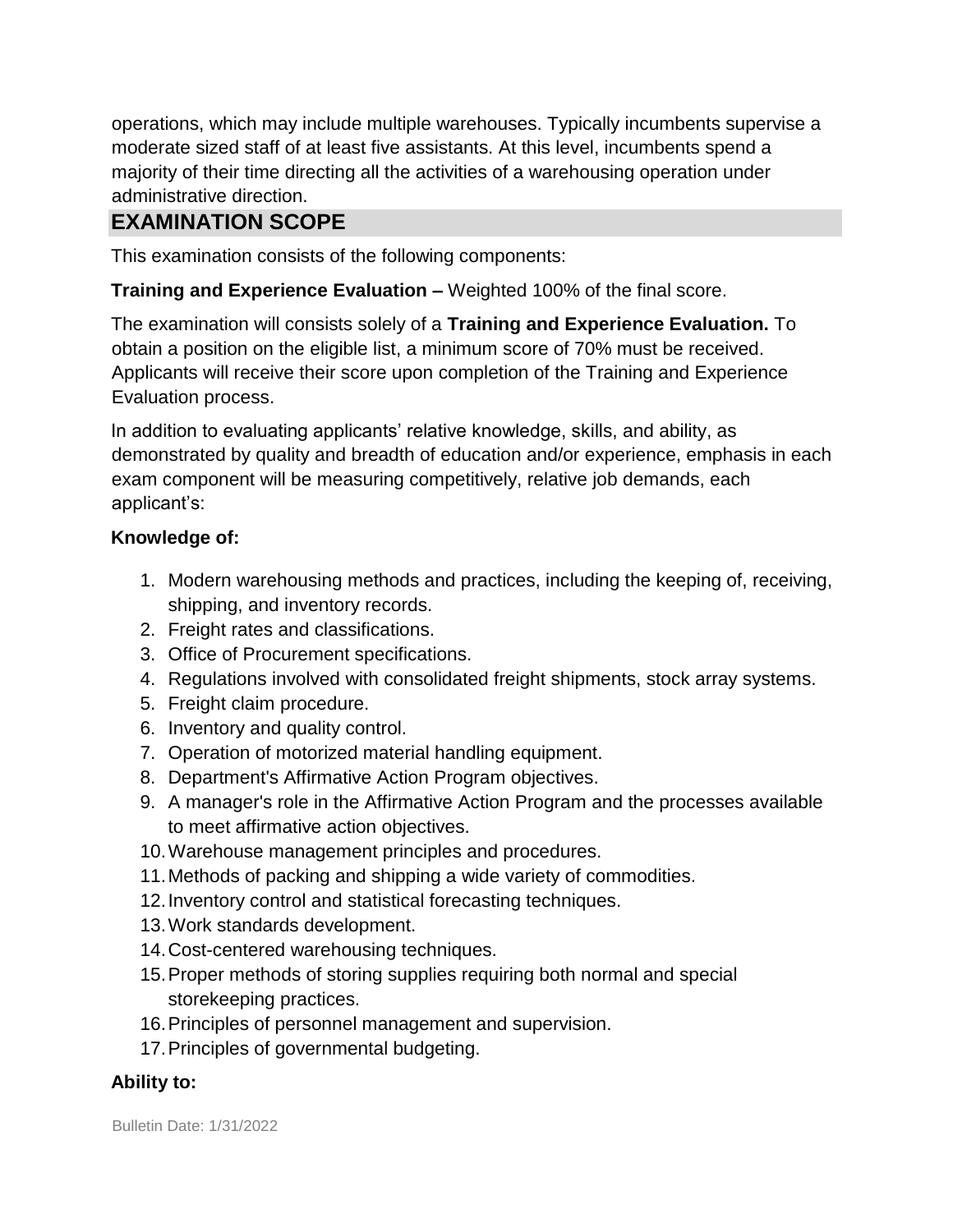- 1. Read and write English at a level required for successful job performance.
- 2. Perform heavy physical labor.
- 3. Operate motorized material handling equipment.
- 4. Estimate possible future demands of various supplies based upon past needs.
- 5. Work independently.
- 6. Work and communicate effectively with those contacted in the work.
- 7. Direct the work of others.
- 8. Keep accurate records and prepare reports of work done.
- 9. Analyze situations accurately and take effective action.
- 10.Determine whether incoming supplies meet the standards set up in the Office of Procurement and agency specifications.
- 11.Supervise the work of a group of assistants.
- 12.Effectively contribute to the department's affirmative action objectives.
- 13.Plan and direct the work of others.
- 14.Meet and deal effectively with those contacted in the course of business.
- 15.Develop a storekeeping activity budget.
- 16.Estimate possible future demands of various supplies based upon past needs.

# **ELIGIBLE LIST INFORMATION**

A servicewide, open eligible list for the Warehouse Manager 1 classification will be established for:

State of California (all State of California departments, statewide)

The names of successful competitors will be merged onto the eligible list in order of final score regardless of exam date. Eligibility expires **twelve (12) months** after it is established. Applicants must then retake the examination to reestablish eligibility.

Veterans' Preference will be granted for this examination. In accordance with Government Codes 18973.1 and 18973.5, whenever any veteran, or widow or widower of a veteran achieves a passing score on an open examination, he or she shall be ranked in the top rank of the resulting eligible list.

Veterans status is verified by the California Department of Human Resources (CalHR). Information on this program and the Veterans' Preference Application (Std. 1093) is available **[online.](https://www.jobs.ca.gov/CalHRPublic/Landing/Jobs/VeteransInformation.aspx)** [A](https://www.jobs.ca.gov/CalHRPublic/Landing/Jobs/VeteransInformation.aspx)dditional information on veteran benefits is available at the Department of Veterans Affairs.

Career Credits **will not** applied to state employees' final passing score who have obtained permanent civil service status with the state of California.

# **EXAMINATION INFORMATION**

**[Preview Training and Experience Evaluation](https://jobs.ca.gov/jobsgen/5PB43d.pdf)**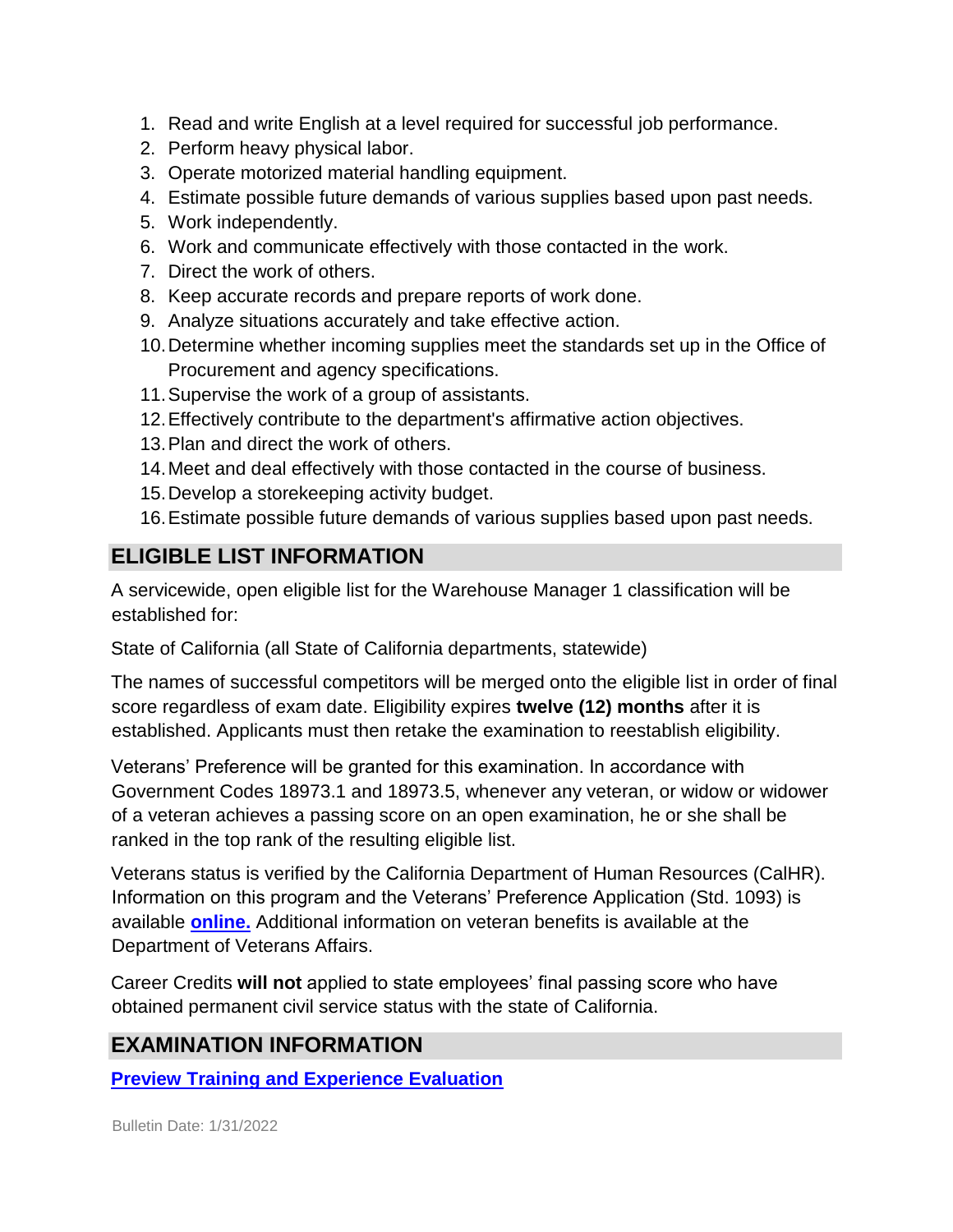## **PREPARING FOR THE EXAMINATION**

Here is a list of suggested resources to have available prior to taking the exam. **Employment History:** Employment dates, job titles, organization names and addresses, names of supervisors or persons who can verify your job responsibilities, and phone numbers of persons listed above.

**Education:** School names and addresses, degrees earned, dates attended, courses taken (verifiable on a transcript), persons or office who can verify education, and phone numbers of persons or offices listed above.

**Training:** Class titles, certifications received, names of persons who can verify your training, and phone numbers of persons listed above.

## **TAKING THE EXAMINATION**

Take the **[Warehouse Manager 1](https://www.jobs.ca.gov/CalHRPublic/Login.aspx?ExamId=5PB43) [examination](https://www.jobs.ca.gov/CalHRPublic/Login.aspx?ExamId=5PB43)**[.](https://www.jobs.ca.gov/CalHRPublic/Login.aspx?ExamId=5PB43)

#### **TESTING DEPARTMENTS**

State of California (all State of California departments)

#### **CONTACT INFORMATION**

California Department of Human Resources CalCareer Service Center 1810 16th Street Sacramento, CA 95814 Phone: (866) 844-8671 Email: CalCareer@CalHR.CA.GOV

California Relay Service: 7-1-1 (TTY and voice)

TTY is a Telecommunications Device for the Deaf, and is reachable only from phones equipped with a TTY Device.

#### **EQUAL OPPORTUNITY EMPLOYER**

The State of California is an equal opportunity employer to all, regardless of age, ancestry, color, disability (mental and physical), exercising the right of family care and medical leave, gender, gender expression, gender identity, genetic information, marital status, medical condition, military or veteran status, national origin, political affiliation, race, religious creed, sex (includes pregnancy, childbirth, breastfeeding, and related medical conditions), and sexual orientation.